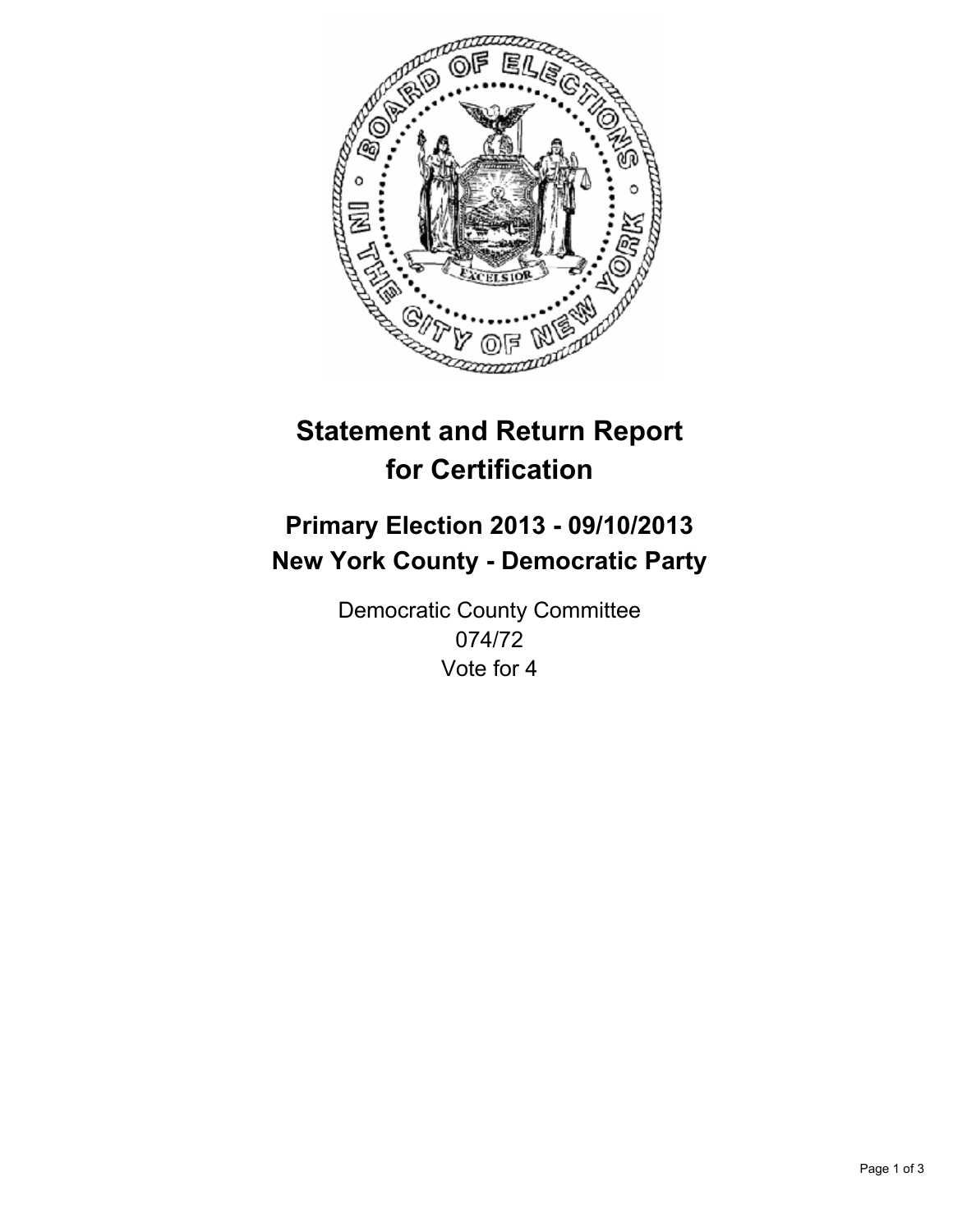

## **Assembly District 72**

| <b>EMERGENCY</b>        | 0   |
|-------------------------|-----|
| ABSENTEE/MILITARY       | 0   |
| <b>FEDERAL</b>          | 0   |
| SPECIAL PRESIDENTIAL    | 0   |
| <b>AFFIDAVIT</b>        | 3   |
| <b>GEORGE GARCIA</b>    | 38  |
| ALSACIA M. JIMENEZ      | 47  |
| DENISE HONRADO          | 36  |
| LORENA A. ABREU-JIMENEZ | 36  |
| ROLANDO CESPEDES        | 34  |
| ADAN VAZQUEZ            | 22  |
| <b>Total Votes</b>      | 213 |